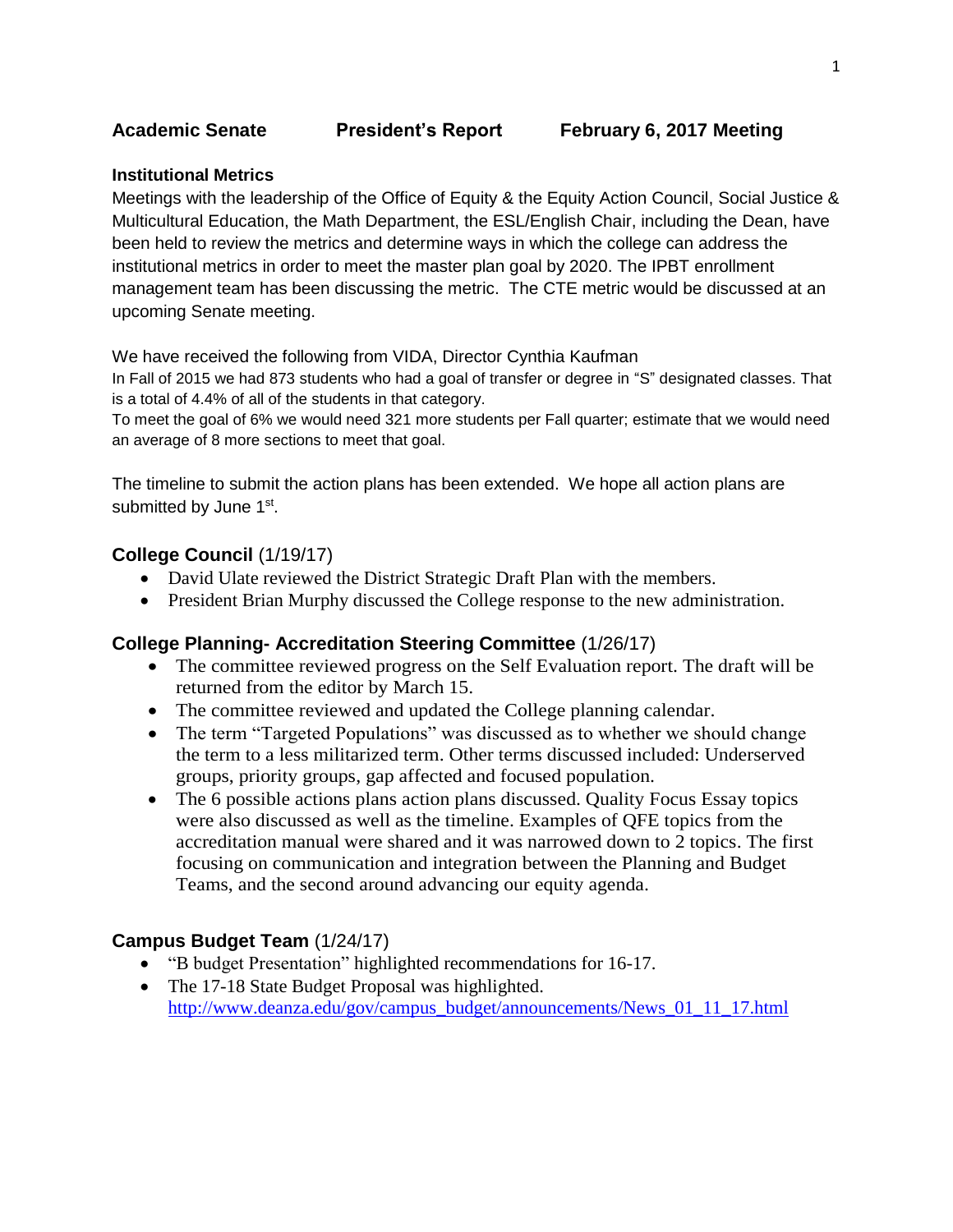## **Common Assessment Multiple Measures Steering Committee** (1/19/17)

- Each department provided an update on their competency mapping process. The math department is done; the ESL department is also complete and are now meeting with Foothill's ESL department to discuss; the Reading department is almost done; and the EWRT department is also done and have been working with Foothill to map EWRT1A and ENGL 1A.
- The committee then reviewed the draft Foothill-De Anza retest policy and made edits. The committee agreed that the policy should be reviewed before the implementation of the CAI test. The revised draft policy will be discussed at the district assessment meeting on 1/26, it will then be shared with each department again and brought to a vote at the next De Anza Common Assessment/Multiple Measures Steering Committee.

# **Finance College Operations Planning & Budget Committee (FCOPBT)** (1/20/16)

Report submitted by faculty rep Michele Fritz

- The Accreditation report was turned in and the team discussed some program review action items for the college operations team.
- "B budget" presentation, The main issue is that De Anza is underspending the salary budget due to open positions which take longer than expected to fill. This is an ongoing and growing issue in our district, called "salary float." Susan Cheu and her team suggest moving this money (~\$1 million) to underfunded areas, such as student success and hiring of an additional custodian. Her team is concerned that if the money is not spent at De Anza, the district may take it back for funding other projects, and De Anza would loseit.

Details of the presentation are posted on the web site here: [http://www.deanza.edu/gov/ERCOPBT/notes/FCOPBTNotes01\\_20\\_17.html](https://email.fhda.edu/owa/redir.aspx?C=lUS2FKd7XvGAn0ctGyyDh9ZPJHmD19Tq-NKvQVtIffzJlPIFyEbUCA..&URL=http%3a%2f%2fwww.deanza.edu%2fgov%2fERCOPBT%2fnotes%2fFCOPBTNotes01_20_17.html)

# **District Committees:**

## *Academic & Professional Matters (1/27/17)*

- A report on the status of the revised BP5000 Admission Policy/New AP 5011 Admissions and Concurrent Enrollment of High Schools Students and Other Young Students was provided. A timeline for the completion of the review was discussed.
- Members approved the new Administrative Procedure 5300 Student Equity. The Board Policy 5300 Student Equity draft will be revised (Rich Hansen and Mayra Cruz to bring proposed changes.)
- It was announced that Foothill College Academic Senate approved the recommendation to give student athletes early registration.

## *Chancellor's Advisory Committee (1/27/17)*

- District Strategic Plan final draft was approved.
- The accreditation resource allocation infographic and governance survey were approved.
- Revised Board Policy 2410 and Administrative Procedure 2410 Academic Renewal were approved.
- The 2017 Legislative Principles were reviewed and approved.